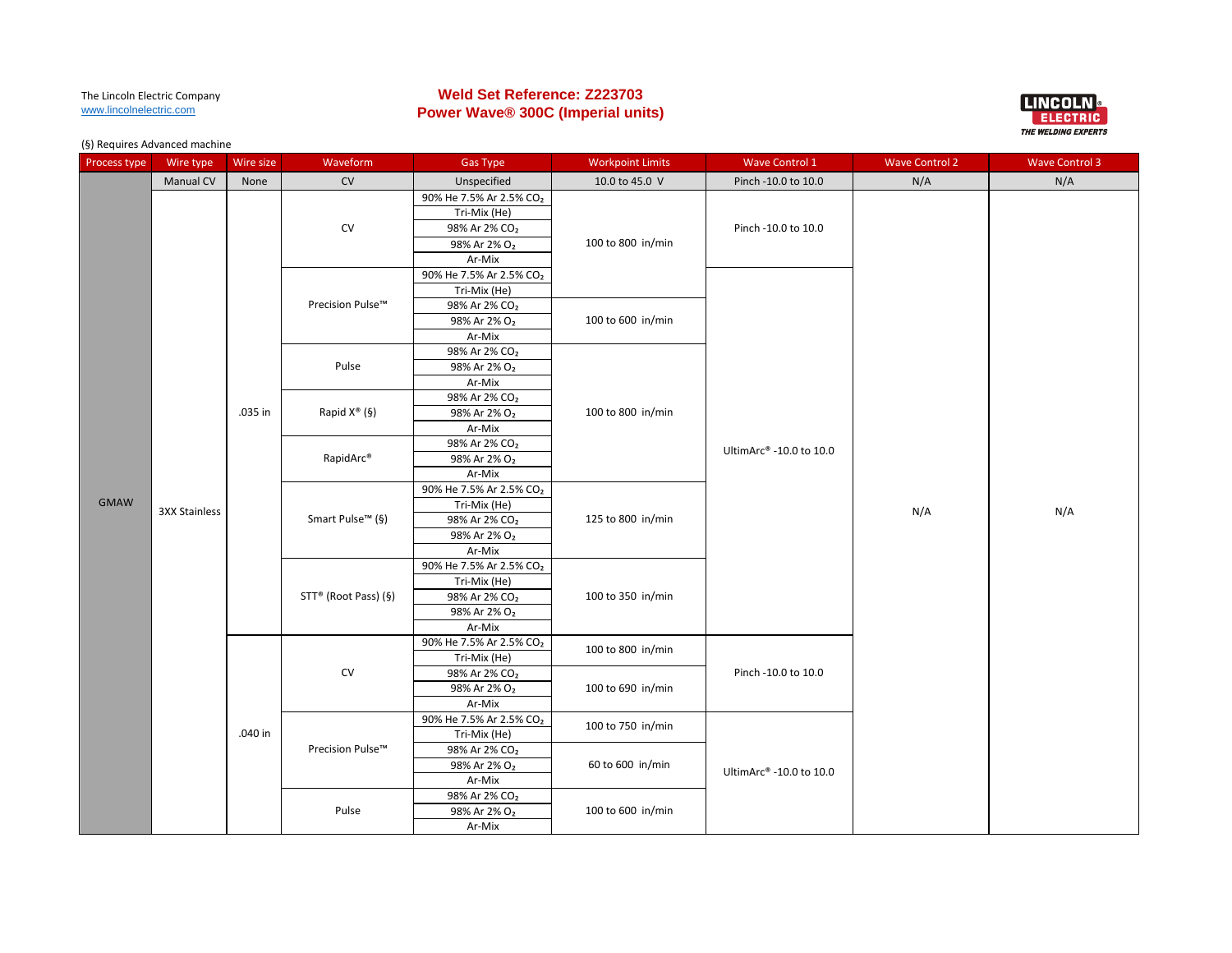# **Weld Set Reference: Z223703 Power Wave® 300C (Imperial units)**



| Process type | $(3)$ . $24$ and $30$ and $24$ and $30$ and $30$ and $30$<br>Wire type | Wire size                                                                                                                                                                                                                                      | Waveform                         | <b>Gas Type</b>                                       | <b>Workpoint Limits</b> | <b>Wave Control 1</b>   | <b>Wave Control 2</b> | <b>Wave Control 3</b> |
|--------------|------------------------------------------------------------------------|------------------------------------------------------------------------------------------------------------------------------------------------------------------------------------------------------------------------------------------------|----------------------------------|-------------------------------------------------------|-------------------------|-------------------------|-----------------------|-----------------------|
|              |                                                                        |                                                                                                                                                                                                                                                |                                  | 98% Ar 2% CO <sub>2</sub>                             |                         |                         |                       |                       |
|              |                                                                        | Rapid $X^{\circledast}$ (§)                                                                                                                                                                                                                    | 98% Ar 2% O <sub>2</sub>         |                                                       |                         |                         |                       |                       |
|              |                                                                        |                                                                                                                                                                                                                                                |                                  | Ar-Mix                                                |                         |                         |                       |                       |
|              |                                                                        |                                                                                                                                                                                                                                                |                                  | 98% Ar 2% CO <sub>2</sub>                             |                         |                         |                       |                       |
|              |                                                                        |                                                                                                                                                                                                                                                | RapidArc®                        | 98% Ar 2% O <sub>2</sub>                              |                         |                         |                       |                       |
|              |                                                                        |                                                                                                                                                                                                                                                |                                  | Ar-Mix                                                | 100 to 800 in/min       |                         |                       |                       |
|              |                                                                        |                                                                                                                                                                                                                                                |                                  | 90% He 7.5% Ar 2.5% CO <sub>2</sub>                   |                         |                         |                       |                       |
|              |                                                                        | .040 in                                                                                                                                                                                                                                        |                                  | Tri-Mix (He)                                          |                         | UltimArc® -10.0 to 10.0 |                       |                       |
|              |                                                                        |                                                                                                                                                                                                                                                | Smart Pulse™ (§)                 | 98% Ar 2% CO <sub>2</sub>                             |                         |                         |                       |                       |
|              |                                                                        |                                                                                                                                                                                                                                                |                                  | 98% Ar 2% O <sub>2</sub>                              |                         |                         |                       |                       |
|              |                                                                        |                                                                                                                                                                                                                                                |                                  | Ar-Mix                                                |                         |                         |                       |                       |
|              |                                                                        |                                                                                                                                                                                                                                                |                                  | 90% He 7.5% Ar 2.5% CO <sub>2</sub>                   |                         |                         |                       |                       |
|              |                                                                        |                                                                                                                                                                                                                                                |                                  | Tri-Mix (He)                                          |                         |                         |                       |                       |
|              |                                                                        |                                                                                                                                                                                                                                                | STT <sup>®</sup> (Root Pass) (§) | 98% Ar 2% CO <sub>2</sub>                             | 100 to 300 in/min       |                         |                       |                       |
|              |                                                                        |                                                                                                                                                                                                                                                |                                  | 98% Ar 2% O <sub>2</sub>                              |                         |                         |                       |                       |
|              |                                                                        |                                                                                                                                                                                                                                                |                                  | Ar-Mix                                                |                         |                         |                       |                       |
|              |                                                                        |                                                                                                                                                                                                                                                | ${\sf CV}$                       | 90% He 7.5% Ar 2.5% CO <sub>2</sub>                   | 75 to 525 in/min        | Pinch -10.0 to 10.0     |                       |                       |
|              |                                                                        |                                                                                                                                                                                                                                                |                                  | Tri-Mix (He)                                          |                         |                         |                       |                       |
|              |                                                                        |                                                                                                                                                                                                                                                |                                  | 98% Ar 2% CO <sub>2</sub>                             |                         |                         |                       |                       |
|              |                                                                        |                                                                                                                                                                                                                                                |                                  | 98% Ar 2% O <sub>2</sub>                              | 75 to 575 in/min        |                         |                       |                       |
|              |                                                                        | Ar-Mix<br>90% He 7.5% Ar 2.5% CO <sub>2</sub><br><b>3XX Stainless</b><br>Tri-Mix (He)<br>Precision Pulse™<br>98% Ar 2% CO <sub>2</sub><br>98% Ar 2% O <sub>2</sub><br>Ar-Mix<br>98% Ar 2% CO <sub>2</sub><br>Pulse<br>98% Ar 2% O <sub>2</sub> |                                  |                                                       |                         |                         |                       |                       |
|              |                                                                        |                                                                                                                                                                                                                                                |                                  |                                                       | 60 to 400 in/min        |                         | N/A                   | N/A                   |
| <b>GMAW</b>  |                                                                        |                                                                                                                                                                                                                                                |                                  |                                                       |                         |                         |                       |                       |
|              |                                                                        |                                                                                                                                                                                                                                                |                                  |                                                       | 50 to 500 in/min        |                         |                       |                       |
|              |                                                                        |                                                                                                                                                                                                                                                |                                  |                                                       |                         |                         |                       |                       |
|              |                                                                        |                                                                                                                                                                                                                                                |                                  |                                                       |                         |                         |                       |                       |
|              |                                                                        |                                                                                                                                                                                                                                                |                                  |                                                       | 75 to 500 in/min        |                         |                       |                       |
|              |                                                                        |                                                                                                                                                                                                                                                |                                  |                                                       |                         |                         |                       |                       |
|              |                                                                        |                                                                                                                                                                                                                                                |                                  | Ar-Mix                                                |                         |                         |                       |                       |
|              |                                                                        |                                                                                                                                                                                                                                                |                                  | 98% Ar 2% CO <sub>2</sub>                             |                         |                         |                       |                       |
|              |                                                                        | .045 in                                                                                                                                                                                                                                        | Rapid $X^{\circ}(\S)$            | 98% Ar 2% O <sub>2</sub>                              |                         | UltimArc® -10.0 to 10.0 |                       |                       |
|              |                                                                        |                                                                                                                                                                                                                                                |                                  | Ar-Mix                                                | 100 to 600 in/min       |                         |                       |                       |
|              |                                                                        |                                                                                                                                                                                                                                                | RapidArc®                        | 98% Ar 2% CO <sub>2</sub><br>98% Ar 2% O <sub>2</sub> |                         |                         |                       |                       |
|              |                                                                        |                                                                                                                                                                                                                                                |                                  | Ar-Mix                                                |                         |                         |                       |                       |
|              |                                                                        |                                                                                                                                                                                                                                                |                                  | 90% He 7.5% Ar 2.5% CO <sub>2</sub>                   |                         |                         |                       |                       |
|              |                                                                        |                                                                                                                                                                                                                                                |                                  | Tri-Mix (He)                                          | 100 to 645 in/min       |                         |                       |                       |
|              |                                                                        |                                                                                                                                                                                                                                                | Smart Pulse <sup>™</sup> (§)     | 98% Ar 2% CO <sub>2</sub>                             |                         |                         |                       |                       |
|              |                                                                        |                                                                                                                                                                                                                                                |                                  | 98% Ar 2% O <sub>2</sub>                              | 100 to 625 in/min       |                         |                       |                       |
|              |                                                                        |                                                                                                                                                                                                                                                |                                  | Ar-Mix                                                |                         |                         |                       |                       |
|              |                                                                        |                                                                                                                                                                                                                                                |                                  | 90% He 7.5% Ar 2.5% CO <sub>2</sub>                   |                         |                         |                       |                       |
|              |                                                                        |                                                                                                                                                                                                                                                |                                  | Tri-Mix (He)                                          |                         |                         |                       |                       |
|              |                                                                        |                                                                                                                                                                                                                                                | STT® (Root Pass) (§)             | 98% Ar 2% CO <sub>2</sub>                             | 90 to 250 in/min        | UltimArc® -10.0 to 10.0 |                       |                       |
|              |                                                                        |                                                                                                                                                                                                                                                |                                  | 98% Ar 2% O <sub>2</sub>                              |                         |                         |                       |                       |
|              |                                                                        |                                                                                                                                                                                                                                                |                                  | Ar-Mix                                                |                         |                         |                       |                       |
|              |                                                                        |                                                                                                                                                                                                                                                |                                  |                                                       |                         |                         |                       |                       |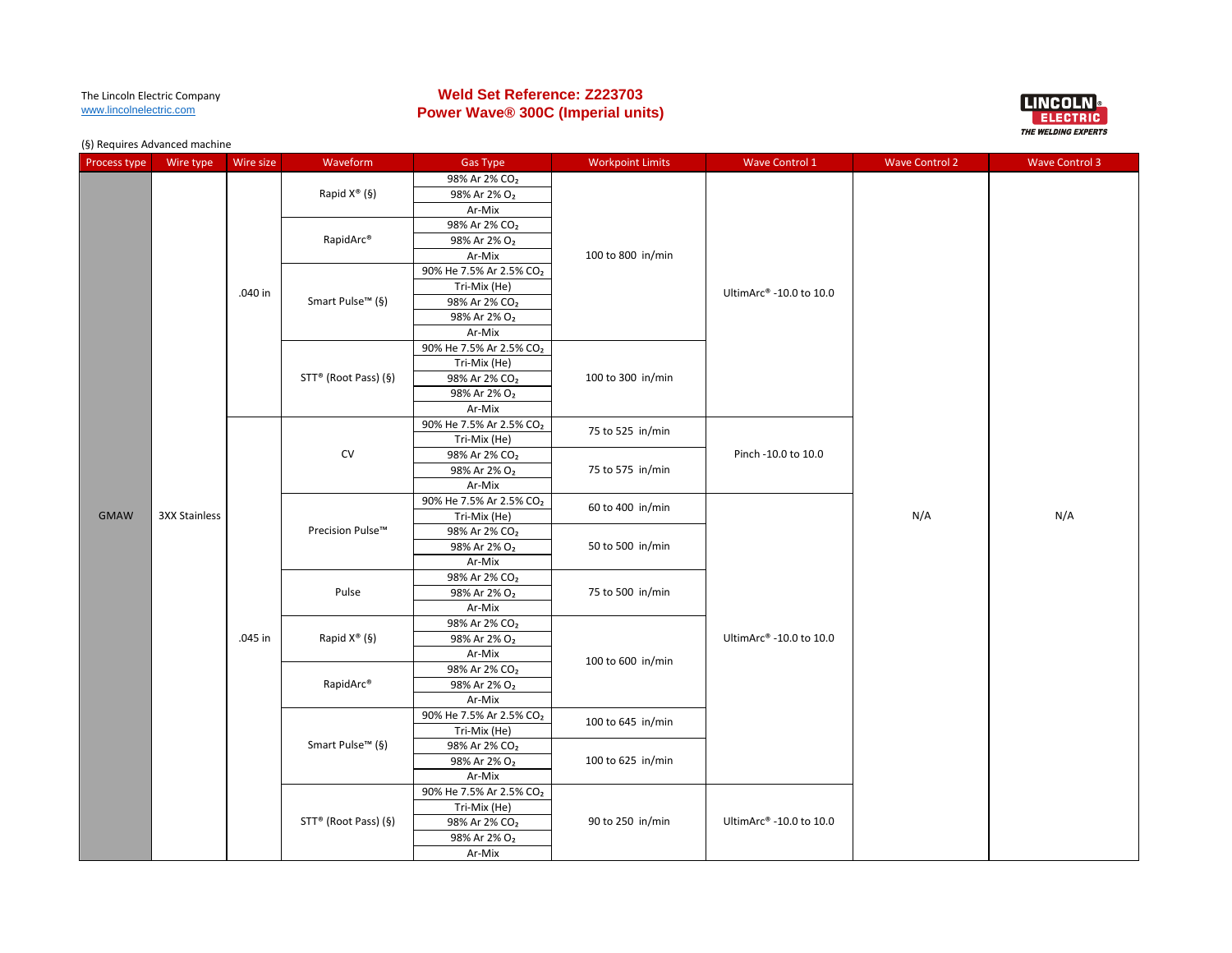# **Weld Set Reference: Z223703 Power Wave® 300C (Imperial units)**



| Process type | Wire type         | Wire size | Waveform                    | <b>Gas Type</b>            | <b>Workpoint Limits</b> | <b>Wave Control 1</b>               | <b>Wave Control 2</b> | <b>Wave Control 3</b> |
|--------------|-------------------|-----------|-----------------------------|----------------------------|-------------------------|-------------------------------------|-----------------------|-----------------------|
|              |                   |           | AC Precision Pulse™ (§)     |                            | 125 to 700 in/min       | UltimArc® -10.0 to 10.0             |                       |                       |
|              |                   | .035 in   | CV                          |                            | 150 to 750 in/min       | Pinch -10.0 to 10.0                 |                       |                       |
|              |                   |           | Precision Pulse™            |                            | 125 to 800 in/min       | UltimArc® -10.0 to 10.0             |                       |                       |
|              |                   |           | AC Precision Pulse™ (§)     |                            | 125 to 500 in/min       |                                     |                       |                       |
|              | AI 4XXX           | $3/64$ in | CV                          | 100% Ar                    | 125 to 590 in/min       | Pinch -10.0 to 10.0                 | N/A                   | N/A                   |
|              |                   |           | Precision Pulse™            |                            | 85 to 600 in/min        |                                     |                       |                       |
|              |                   |           | AC Precision Pulse™ (§)     |                            | 100 to 350 in/min       | UltimArc® -10.0 to 10.0             |                       |                       |
|              |                   | $1/16$ in | <b>CV</b>                   |                            | 75 to 340 in/min        | Pinch -10.0 to 10.0                 |                       |                       |
|              |                   |           | Precision Pulse™            |                            |                         | UltimArc® -10.0 to 10.0             |                       |                       |
|              |                   |           | AC Precision Pulse™ (§)     |                            | 150 to 800 in/min       | UltimArc® -10.0 to 10.0             |                       |                       |
|              |                   | .035 in   | CV                          |                            | 175 to 750 in/min       | Pinch -10.0 to 10.0                 |                       |                       |
|              |                   |           | Precision Pulse™            |                            | 150 to 800 in/min       |                                     |                       |                       |
|              |                   |           | AC Precision Pulse™ (§)     |                            | 100 to 700 in/min       | UltimArc® -10.0 to 10.0             |                       | N/A                   |
|              | AI 5XXX           | $3/64$ in | <b>CV</b>                   | 100% Ar                    | 125 to 750 in/min       | Pinch -10.0 to 10.0                 | N/A                   |                       |
|              | $1/16$ in         |           | Precision Pulse™            |                            | 85 to 700 in/min        | UltimArc® -10.0 to 10.0             |                       |                       |
|              |                   |           | AC Precision Pulse™ (§)     |                            | 100 to 400 in/min       |                                     |                       |                       |
|              |                   | CV        |                             | 125 to 470 in/min          | Pinch -10.0 to 10.0     |                                     |                       |                       |
|              |                   |           | Precision Pulse™            |                            | 100 to 400 in/min       | UltimArc® -10.0 to 10.0             |                       |                       |
|              |                   | .035 in   |                             | 75% Ar 25% He              | 100 to 700 in/min       | UltimArc® -10.0 to 10.0             |                       |                       |
|              | Copper            |           | Pulse                       | Ar/He-Mix                  |                         |                                     | N/A                   | N/A                   |
|              |                   | .045 in   |                             | 75% Ar 25% He              | 75 to 500 in/min        |                                     |                       |                       |
| <b>GMAW</b>  |                   |           |                             | Ar/He-Mix                  |                         |                                     |                       |                       |
|              |                   |           | CV                          | 75% Ar 25% CO <sub>2</sub> | 100 to 525 in/min       |                                     |                       |                       |
|              |                   |           |                             | 80% Ar 20% CO <sub>2</sub> | 100 to 490 in/min       |                                     |                       |                       |
|              |                   |           |                             | 85% Ar 15% CO <sub>2</sub> |                         | Pinch -10.0 to 10.0                 |                       |                       |
|              |                   |           |                             | 90% Ar 10% CO <sub>2</sub> |                         |                                     |                       |                       |
|              |                   |           | Ar-Mix                      |                            |                         |                                     |                       |                       |
|              |                   |           | Precision Pulse™            | 80% Ar 20% CO <sub>2</sub> |                         |                                     |                       |                       |
|              |                   |           |                             | 85% Ar 15% CO <sub>2</sub> | 75 to 490 in/min        |                                     |                       |                       |
|              |                   |           |                             | 90% Ar 10% CO <sub>2</sub> |                         |                                     |                       |                       |
|              |                   |           |                             | Ar-Mix                     |                         |                                     |                       |                       |
|              |                   |           |                             | 80% Ar 20% CO <sub>2</sub> |                         |                                     |                       |                       |
|              | <b>Metal Core</b> | .045 in   | Pulse                       | 85% Ar 15% CO <sub>2</sub> | 75 to 495 in/min        |                                     | N/A                   | N/A                   |
|              |                   |           |                             | 90% Ar 10% CO <sub>2</sub> |                         |                                     |                       |                       |
|              |                   |           |                             | Ar-Mix                     |                         | UltimArc <sup>®</sup> -10.0 to 10.0 |                       |                       |
|              |                   |           |                             | 80% Ar 20% CO <sub>2</sub> |                         |                                     |                       |                       |
|              |                   |           | Rapid $X^{\circledast}$ (§) | 85% Ar 15% CO <sub>2</sub> | 75 to 800 in/min        |                                     |                       |                       |
|              |                   |           |                             | 90% Ar 10% CO <sub>2</sub> |                         |                                     |                       |                       |
|              |                   |           |                             | Ar-Mix                     |                         |                                     |                       |                       |
|              |                   |           |                             | 80% Ar 20% CO <sub>2</sub> |                         |                                     |                       |                       |
|              |                   |           | RapidArc®                   | 85% Ar 15% CO <sub>2</sub> | 75 to 760 in/min        |                                     |                       |                       |
|              |                   |           |                             | 90% Ar 10% CO <sub>2</sub> |                         |                                     |                       |                       |
|              |                   |           |                             | Ar-Mix                     |                         |                                     |                       |                       |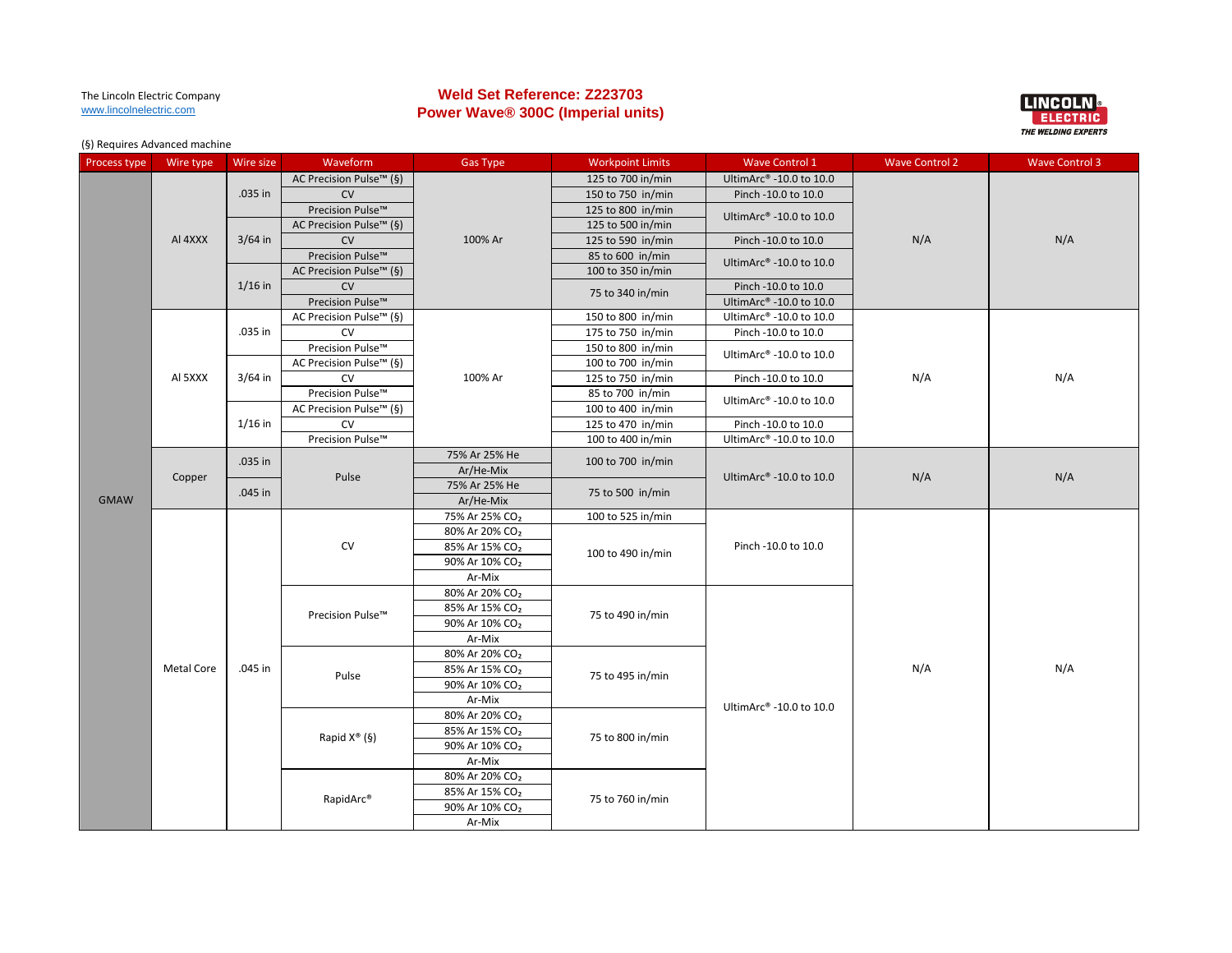# **Weld Set Reference: Z223703 Power Wave® 300C (Imperial units)**



| Process type | Wire type         | Wire size | Waveform                     | <b>Gas Type</b>            | <b>Workpoint Limits</b> | <b>Wave Control 1</b>               | <b>Wave Control 2</b>   | <b>Wave Control 3</b> |
|--------------|-------------------|-----------|------------------------------|----------------------------|-------------------------|-------------------------------------|-------------------------|-----------------------|
|              |                   |           |                              | 80% Ar 20% CO <sub>2</sub> |                         |                                     |                         |                       |
|              |                   |           |                              | 85% Ar 15% CO <sub>2</sub> |                         |                                     |                         |                       |
|              |                   |           | Smart Pulse <sup>™</sup> (§) | 90% Ar 10% CO <sub>2</sub> | 100 to 510 in/min       |                                     |                         |                       |
|              |                   |           |                              | Ar-Mix                     |                         |                                     |                         |                       |
|              |                   | .045 in   |                              | 75% Ar 25% CO <sub>2</sub> |                         |                                     |                         |                       |
|              | <b>Metal Core</b> |           |                              | 80% Ar 20% CO <sub>2</sub> |                         | UltimArc <sup>®</sup> -10.0 to 10.0 | N/A                     | N/A                   |
|              |                   |           | $STT^*$ (Root Pass) (§) (§)  | 85% Ar 15% CO <sub>2</sub> | 90 to 225 in/min        |                                     |                         |                       |
|              |                   |           |                              | Ar-Mix                     |                         |                                     |                         |                       |
|              |                   |           |                              | 90% Ar 10% CO <sub>2</sub> |                         |                                     |                         |                       |
|              |                   | .052 in   | Low Fume Pulse (§)           | Ar-Mix                     | 60 to 610 in/min        |                                     |                         |                       |
|              |                   |           | RapidArc <sup>®</sup>        | 100% Ar                    | 125 to 500 in/min       |                                     |                         |                       |
|              |                   | .035 in   | STT <sup>®</sup> Braze (§)   |                            | 140 to 450 in/min       |                                     |                         | N/A                   |
|              |                   |           | RapidArc <sup>®</sup>        |                            | 100 to 450 in/min       |                                     |                         |                       |
|              | Si Bronze         | .040 in   | $STT^*$ Braze (§)            |                            | 120 to 350 in/min       | UltimArc <sup>®</sup> -10.0 to 10.0 | N/A                     |                       |
|              |                   | .045 in   | RapidArc®                    |                            | 75 to 400 in/min        |                                     |                         |                       |
|              |                   |           | $STT^*$ Braze (§)            |                            | 90 to 300 in/min        |                                     |                         |                       |
|              |                   |           | 75% Ar 25% CO <sub>2</sub>   |                            |                         |                                     |                         |                       |
|              |                   |           | AC STT <sup>®</sup> (§)      | 80% Ar 20% CO <sub>2</sub> | 75 to 300 in/min        |                                     | UltimArc® -10.0 to 10.0 |                       |
|              |                   |           |                              | 85% Ar 15% CO <sub>2</sub> |                         | Balance 0 to 100 %                  |                         |                       |
|              |                   |           |                              | 90% Ar 10% CO <sub>2</sub> |                         |                                     |                         |                       |
|              |                   |           |                              | Ar-Mix                     |                         |                                     |                         |                       |
|              |                   |           | ${\sf CV}$                   | 100% CO <sub>2</sub>       | 75 to 800 in/min        |                                     |                         |                       |
| <b>GMAW</b>  |                   |           |                              | 75% Ar 25% CO <sub>2</sub> | 100 to 815 in/min       |                                     |                         |                       |
|              |                   |           |                              | 80% Ar 20% CO <sub>2</sub> |                         | Pinch -10.0 to 10.0                 |                         |                       |
|              |                   |           |                              | 85% Ar 15% CO <sub>2</sub> |                         |                                     |                         |                       |
|              |                   |           |                              | 90% Ar 10% CO <sub>2</sub> |                         |                                     |                         |                       |
|              |                   |           |                              | Ar-Mix                     |                         |                                     |                         |                       |
|              |                   |           | Low Fume Pulse (§)           | 90% Ar 10% CO <sub>2</sub> | 75 to 815 in/min        |                                     |                         |                       |
|              |                   |           |                              | Ar-Mix                     |                         |                                     |                         |                       |
|              |                   |           | Precision Pulse™             | 80% Ar 20% CO <sub>2</sub> |                         |                                     |                         |                       |
|              | Steel             | .035 in   |                              | 85% Ar 15% CO <sub>2</sub> |                         |                                     |                         | N/A                   |
|              |                   |           |                              | 90% Ar 10% CO <sub>2</sub> |                         |                                     |                         |                       |
|              |                   |           |                              | Ar-Mix                     | 100 to 800 in/min       |                                     | N/A                     |                       |
|              |                   |           |                              | 80% Ar 20% CO <sub>2</sub> |                         |                                     |                         |                       |
|              |                   |           | Pulse                        | 85% Ar 15% CO <sub>2</sub> |                         |                                     |                         |                       |
|              |                   |           |                              | 90% Ar 10% CO <sub>2</sub> |                         | UltimArc® -10.0 to 10.0             |                         |                       |
|              |                   |           |                              | Ar-Mix                     |                         |                                     |                         |                       |
|              |                   |           |                              | 80% Ar 20% CO <sub>2</sub> |                         |                                     |                         |                       |
|              |                   |           | Rapid $X^{\circledast}$ (§)  | 85% Ar 15% CO <sub>2</sub> |                         |                                     |                         |                       |
|              |                   |           |                              | 90% Ar 10% CO <sub>2</sub> |                         |                                     |                         |                       |
|              |                   |           |                              | Ar-Mix                     | 75 to 800 in/min        |                                     |                         |                       |
|              |                   |           |                              | 80% Ar 20% CO <sub>2</sub> |                         |                                     |                         |                       |
|              |                   |           | RapidArc®                    | 85% Ar 15% CO <sub>2</sub> |                         |                                     |                         |                       |
|              |                   |           |                              | 90% Ar 10% CO <sub>2</sub> |                         |                                     |                         |                       |
|              |                   |           |                              | Ar-Mix                     |                         |                                     |                         |                       |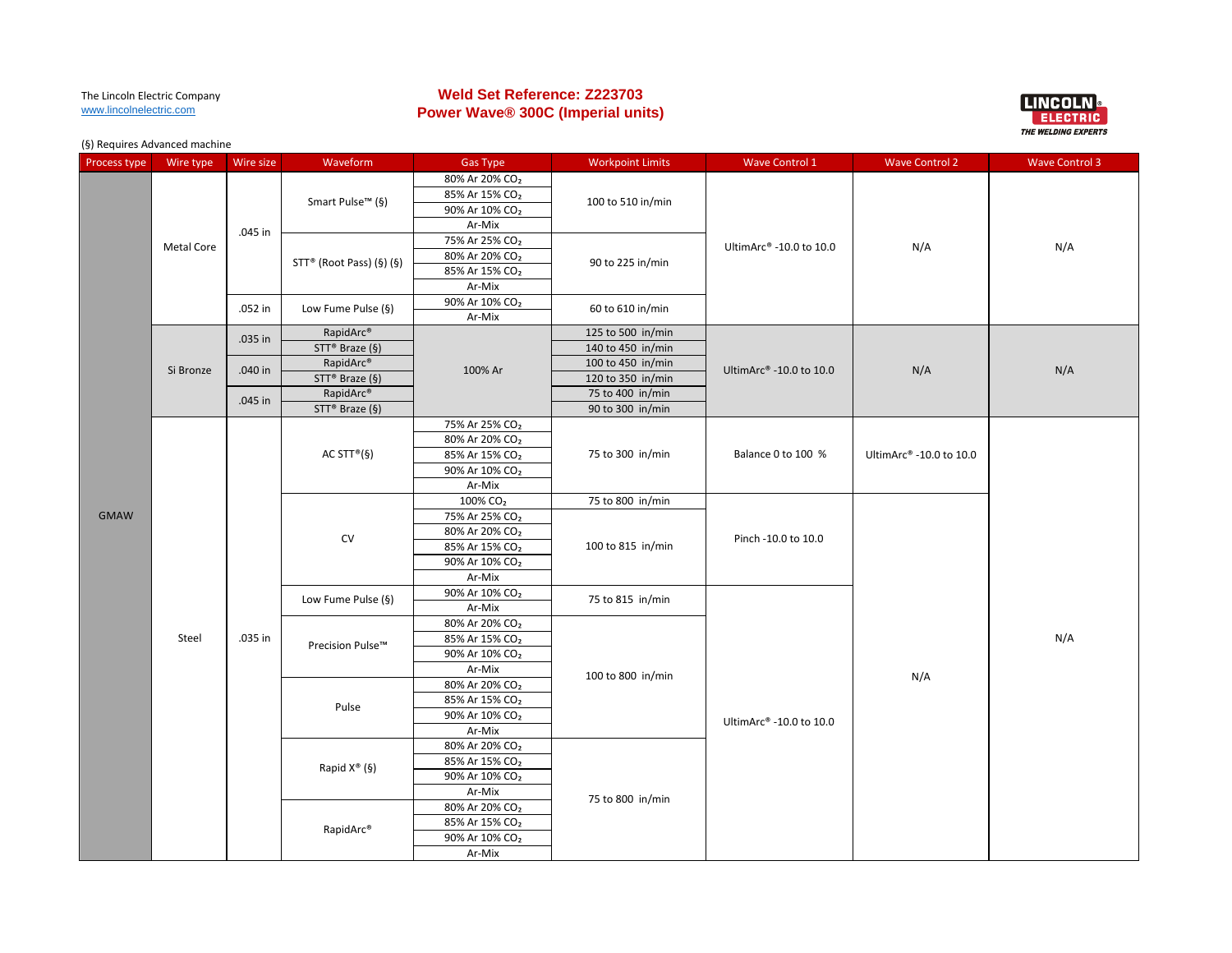# **Weld Set Reference: Z223703 Power Wave® 300C (Imperial units)**



| Process type | Wire type | Wire size            | Waveform                     | <b>Gas Type</b>                      | <b>Workpoint Limits</b> | <b>Wave Control 1</b>     | <b>Wave Control 2</b>   | <b>Wave Control 3</b> |
|--------------|-----------|----------------------|------------------------------|--------------------------------------|-------------------------|---------------------------|-------------------------|-----------------------|
|              |           |                      |                              | 80% Ar 20% CO <sub>2</sub>           |                         |                           |                         |                       |
|              |           |                      | Smart Pulse <sup>™</sup> (§) | 85% Ar 15% CO <sub>2</sub>           | 100 to 800 in/min       |                           |                         |                       |
|              |           |                      |                              | 90% Ar 10% CO <sub>2</sub>           |                         |                           |                         |                       |
|              |           |                      |                              | Ar-Mix                               |                         |                           |                         |                       |
|              |           | .035 in              |                              | 75% Ar 25% CO <sub>2</sub>           |                         | UltimArc® -10.0 to 10.0   | N/A                     |                       |
|              |           |                      |                              | 80% Ar 20% CO <sub>2</sub>           |                         |                           |                         |                       |
|              |           | STT® (Root Pass) (§) | 85% Ar 15% CO <sub>2</sub>   | 100 to 350 in/min                    |                         |                           |                         |                       |
|              |           |                      |                              | 90% Ar 10% CO <sub>2</sub>           |                         |                           |                         |                       |
|              |           |                      |                              | Ar-Mix                               |                         |                           |                         |                       |
|              |           |                      |                              | 75% Ar 25% CO <sub>2</sub>           |                         |                           |                         |                       |
|              |           |                      |                              | 80% Ar 20% CO <sub>2</sub>           |                         |                           |                         |                       |
|              |           |                      | AC STT <sup>®</sup> (§)      | 85% Ar 15% CO <sub>2</sub>           | 75 to 250 in/min        | Balance 0 to 100 %        | UltimArc® -10.0 to 10.0 |                       |
|              |           |                      |                              | 90% Ar 10% CO <sub>2</sub>           |                         |                           |                         |                       |
|              |           |                      |                              | Ar-Mix                               |                         |                           |                         |                       |
|              |           |                      |                              | 100% CO <sub>2</sub>                 | 100 to 725 in/min       |                           |                         |                       |
|              |           |                      |                              | 75% Ar 25% CO <sub>2</sub>           | 100 to 595 in/min       |                           |                         |                       |
|              |           |                      | <b>CV</b>                    | 80% Ar 20% CO <sub>2</sub>           |                         | Pinch -10.0 to 10.0       |                         |                       |
|              |           |                      |                              | 85% Ar 15% CO <sub>2</sub>           | 100 to 615 in/min       |                           |                         |                       |
|              |           |                      |                              | 90% Ar 10% CO <sub>2</sub>           |                         |                           |                         |                       |
|              |           |                      |                              | Ar-Mix                               |                         |                           |                         |                       |
| <b>GMAW</b>  | Steel     |                      | Low Fume Pulse (§)           | 90% Ar 10% CO <sub>2</sub>           | 75 to 800 in/min        |                           |                         | N/A                   |
|              |           |                      |                              | Ar-Mix                               |                         |                           |                         |                       |
|              |           |                      | Precision Pulse™             | 80% Ar 20% CO <sub>2</sub>           |                         |                           |                         |                       |
|              |           |                      |                              | 85% Ar 15% CO <sub>2</sub>           | 75 to 600 in/min        |                           |                         |                       |
|              |           |                      |                              | 90% Ar 10% CO <sub>2</sub>           |                         |                           |                         |                       |
|              |           | .040 in              |                              | Ar-Mix                               |                         |                           |                         |                       |
|              |           |                      | Pulse                        | 80% Ar 20% CO <sub>2</sub>           |                         |                           | N/A                     |                       |
|              |           |                      |                              | 85% Ar 15% CO <sub>2</sub>           | 100 to 600 in/min       |                           |                         |                       |
|              |           |                      |                              | 90% Ar 10% CO <sub>2</sub>           |                         |                           |                         |                       |
|              |           |                      |                              | Ar-Mix                               |                         |                           |                         |                       |
|              |           |                      |                              | 80% Ar 20% CO <sub>2</sub>           |                         | UltimArc® -10.0 to $10.0$ |                         |                       |
|              |           |                      | Rapid $X^{\circ}(\S)$        | 85% Ar 15% CO <sub>2</sub>           |                         |                           |                         |                       |
|              |           |                      |                              | 90% Ar 10% CO <sub>2</sub>           |                         |                           |                         |                       |
|              |           |                      |                              | Ar-Mix                               | 75 to 800 in/min        |                           |                         |                       |
|              |           |                      |                              | 80% Ar 20% CO <sub>2</sub>           |                         |                           |                         |                       |
|              |           |                      | RapidArc®                    | 85% Ar 15% CO <sub>2</sub>           |                         |                           |                         |                       |
|              |           |                      |                              | 90% Ar 10% CO <sub>2</sub><br>Ar-Mix |                         |                           |                         |                       |
|              |           |                      |                              | 80% Ar 20% CO <sub>2</sub>           |                         |                           |                         |                       |
|              |           |                      |                              | 85% Ar 15% CO <sub>2</sub>           |                         |                           |                         |                       |
|              |           |                      | Smart Pulse <sup>™</sup> (§) | 90% Ar 10% CO <sub>2</sub>           | 100 to 670 in/min       |                           |                         |                       |
|              |           |                      |                              | Ar-Mix                               |                         |                           |                         |                       |
|              |           |                      |                              |                                      |                         |                           |                         |                       |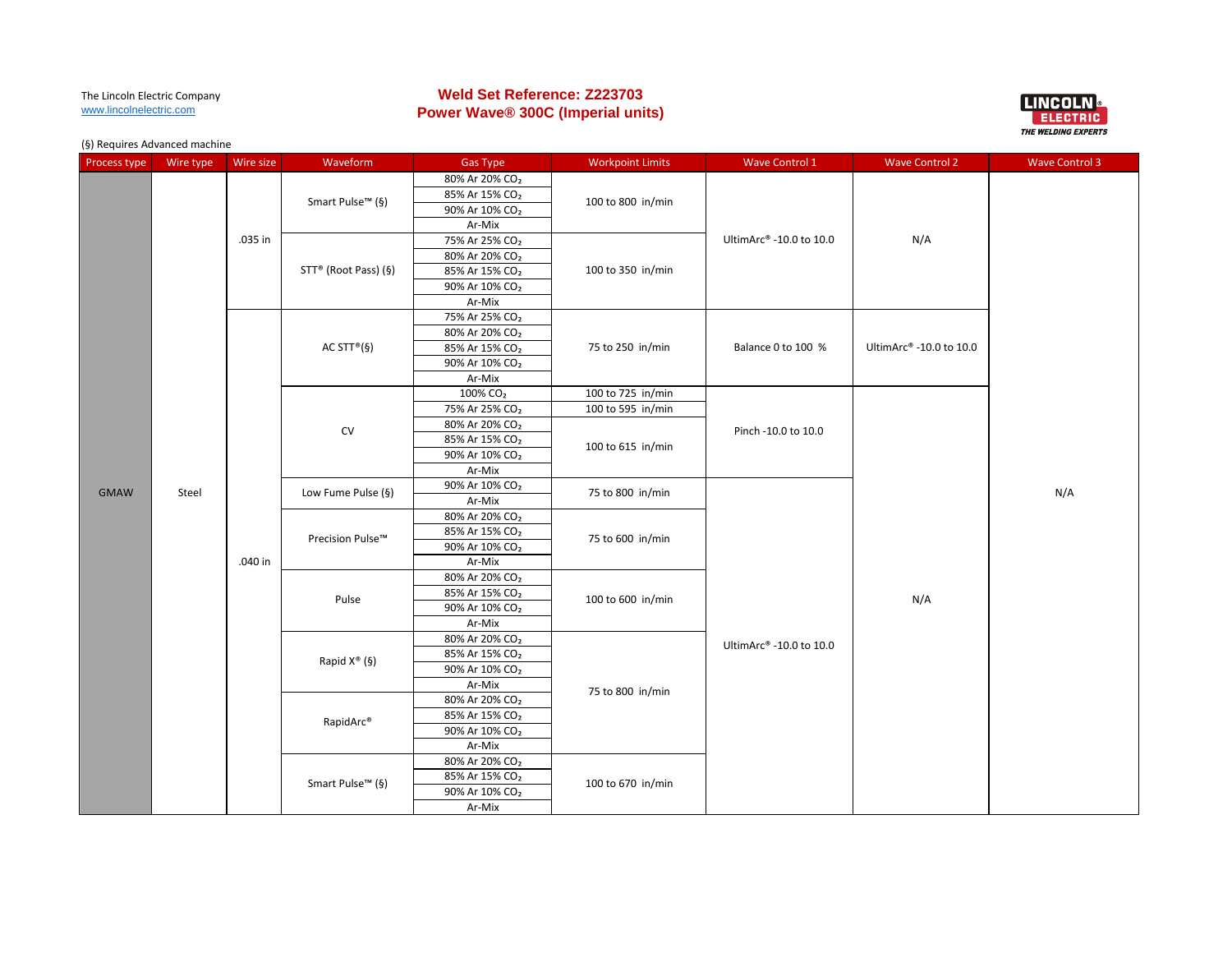# **Weld Set Reference: Z223703 Power Wave® 300C (Imperial units)**



| Process type | Wire type | Wire size | Waveform                                                                                        | <b>Gas Type</b>                     | <b>Workpoint Limits</b> | Wave Control 1                      | <b>Wave Control 2</b> | <b>Wave Control 3</b> |
|--------------|-----------|-----------|-------------------------------------------------------------------------------------------------|-------------------------------------|-------------------------|-------------------------------------|-----------------------|-----------------------|
|              |           |           |                                                                                                 | 75% Ar 25% CO <sub>2</sub>          |                         |                                     |                       |                       |
|              |           |           |                                                                                                 | 80% Ar 20% CO <sub>2</sub>          |                         |                                     |                       |                       |
|              |           | .040 in   | STT® (Root Pass) (§)                                                                            | 85% Ar 15% CO <sub>2</sub>          | 100 to 275 in/min       | Ultimarc <sup>®</sup> -10.0 to 10.0 | N/A                   |                       |
|              |           |           |                                                                                                 | 90% Ar 10% CO <sub>2</sub>          |                         |                                     |                       |                       |
|              |           |           |                                                                                                 | Ar-Mix                              |                         |                                     |                       |                       |
|              |           |           |                                                                                                 | 75% Ar 25% CO <sub>2</sub>          |                         |                                     |                       |                       |
|              |           |           |                                                                                                 | 80% Ar 20% CO <sub>2</sub>          |                         |                                     |                       |                       |
|              |           |           | AC STT <sup>®</sup> (§)<br>75 to 200 in/min<br>Balance 0 to 100 %<br>85% Ar 15% CO <sub>2</sub> | UltimArc <sup>®</sup> -10.0 to 10.0 |                         |                                     |                       |                       |
|              |           |           |                                                                                                 | 90% Ar 10% CO <sub>2</sub>          |                         |                                     |                       |                       |
|              |           |           |                                                                                                 | Ar-Mix                              |                         |                                     |                       |                       |
|              |           |           |                                                                                                 | 100% CO <sub>2</sub>                | 50 to 585 in/min        |                                     |                       |                       |
|              |           |           |                                                                                                 | 75% Ar 25% CO <sub>2</sub>          | 50 to 595 in/min        |                                     |                       |                       |
|              |           |           | CV                                                                                              | 80% Ar 20% CO <sub>2</sub>          |                         | Pinch -10.0 to 10.0                 |                       |                       |
|              |           |           |                                                                                                 | 85% Ar 15% CO <sub>2</sub>          | 50 to 490 in/min        |                                     |                       |                       |
|              |           |           |                                                                                                 | 90% Ar 10% CO <sub>2</sub>          |                         |                                     |                       | N/A                   |
| <b>GMAW</b>  |           |           |                                                                                                 | Ar-Mix                              |                         |                                     |                       |                       |
|              |           |           | Low Fume Pulse (§)                                                                              | 90% Ar 10% CO <sub>2</sub>          | 100 to 680 in/min       |                                     |                       |                       |
|              |           |           |                                                                                                 | Ar-Mix                              |                         |                                     |                       |                       |
|              |           |           |                                                                                                 | 80% Ar 20% CO <sub>2</sub>          |                         |                                     |                       |                       |
|              |           |           | Precision Pulse™                                                                                | 85% Ar 15% CO <sub>2</sub>          | 75 to 400 in/min        |                                     |                       |                       |
|              |           |           |                                                                                                 | 90% Ar 10% CO <sub>2</sub>          |                         |                                     |                       |                       |
|              | Steel     | .045 in   |                                                                                                 | Ar-Mix                              |                         |                                     |                       |                       |
|              |           |           | Pulse                                                                                           | 80% Ar 20% CO <sub>2</sub>          | 75 to 475 in/min        |                                     |                       |                       |
|              |           |           |                                                                                                 | 85% Ar 15% CO <sub>2</sub>          |                         |                                     |                       |                       |
|              |           |           |                                                                                                 | 90% Ar 10% CO <sub>2</sub>          |                         |                                     |                       |                       |
|              |           |           |                                                                                                 | Ar-Mix                              |                         |                                     |                       |                       |
|              |           |           |                                                                                                 | 80% Ar 20% CO <sub>2</sub>          |                         |                                     | N/A                   |                       |
|              |           |           | Rapid $X^{\circledast}$ (§)                                                                     | 85% Ar 15% CO <sub>2</sub>          | 75 to 690 in/min        |                                     |                       |                       |
|              |           |           |                                                                                                 | 90% Ar 10% CO <sub>2</sub>          |                         |                                     |                       |                       |
|              |           |           |                                                                                                 | Ar-Mix                              |                         | UltimArc® -10.0 to 10.0             |                       |                       |
|              |           |           |                                                                                                 | 80% Ar 20% CO <sub>2</sub>          |                         |                                     |                       |                       |
|              |           |           | RapidArc®                                                                                       | 85% Ar 15% CO <sub>2</sub>          | 75 to 675 in/min        |                                     |                       |                       |
|              |           |           |                                                                                                 | 90% Ar 10% CO <sub>2</sub>          |                         |                                     |                       |                       |
|              |           |           |                                                                                                 | Ar-Mix                              |                         |                                     |                       |                       |
|              |           |           |                                                                                                 | 80% Ar 20% CO <sub>2</sub>          |                         |                                     |                       |                       |
|              |           |           | Smart Pulse <sup>™</sup> (§)                                                                    | 85% Ar 15% CO <sub>2</sub>          | 100 to 660 in/min       |                                     |                       |                       |
|              |           |           |                                                                                                 | 90% Ar 10% CO <sub>2</sub>          |                         |                                     |                       |                       |
|              |           |           |                                                                                                 | Ar-Mix                              |                         |                                     |                       |                       |
|              |           |           |                                                                                                 | 75% Ar 25% CO <sub>2</sub>          |                         |                                     |                       |                       |
|              |           |           |                                                                                                 | 80% Ar 20% CO <sub>2</sub>          |                         |                                     |                       |                       |
|              |           |           | STT® (Root Pass) (§)                                                                            | 85% Ar 15% CO <sub>2</sub>          | 90 to 250 in/min        |                                     |                       |                       |
|              |           |           |                                                                                                 | 90% Ar 10% CO <sub>2</sub>          |                         |                                     |                       |                       |
|              |           |           |                                                                                                 | Ar-Mix                              |                         |                                     |                       |                       |